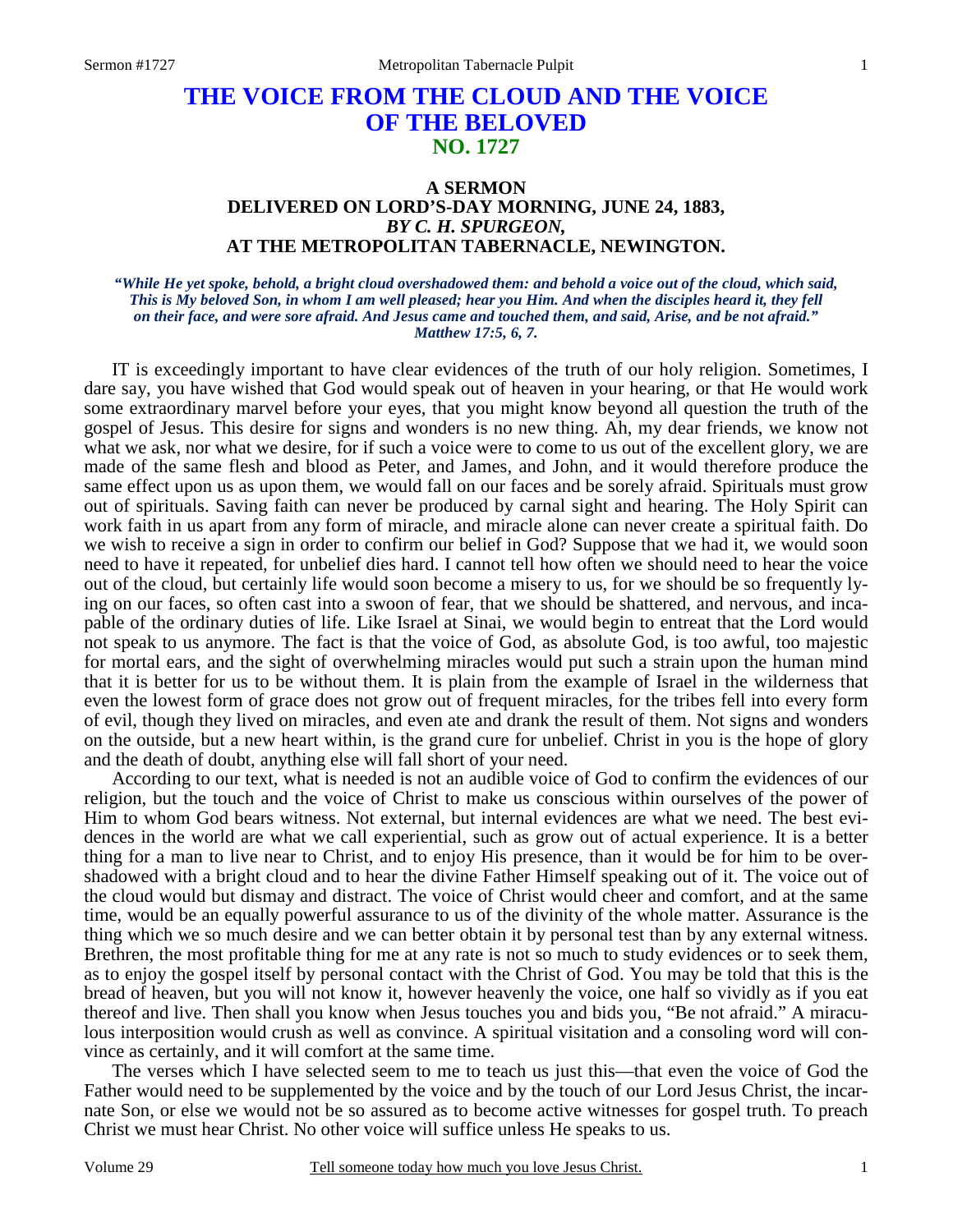This morning I propose to treat the subject thus, first, *let us hear the voice out of the cloud*. And then, secondly, *let us hear the voice of Jesus*. May the Holy Spirit sweetly enable us to listen diligently in each case.

#### **I.** First, LET US LISTEN TO THE VOICE THAT SPEAKS OUT OF THE CLOUD.

 Observe at the outset the words, *"Behold, a bright cloud overshadowed them."* When God draws near to man it is absolutely necessary that His glory should be veiled. No man can see His face and live. Hence, the cloud, in this instance, and in other cases, hence that thick veil which hung over the entrance to the most holy place, hence the need of the incense to fill that place with smoke when the High Priest once in a year went within the veil, hence above all, the need of the body and the manhood of Christ that the Godhead may be softened to our view. The God shines graciously through the man, and we behold the brightness of the Father's glory without being blinded. There must be a cloud. Yet it was a *bright* cloud, which in this case yielded the shadow and not a thick darkness like that which became the canopy of Deity at the giving of the law. Then Mount Sinai was altogether on a smoke, and the Lord sat enthroned in thick darkness. On other occasions we read, "He made darkness His secret place; His pavilion round about Him was dark waters and thick clouds of the skies." But now on Tabor, where God bears peaceful witness to His well-beloved Son, He veils Himself in brightness significant of His good pleasure towards the sons of men.

*There were but three who saw this glory of the Transfiguration,* and heard the Father's voice. Such signs are not for unholy eyes and ears. There were sufficient to bear complete witness, for "the testimony of two men is true," and "in the mouth of two or three witnesses the whole shall be established." It is not necessary that you and I therefore should see the transfigured Savior. The fact of the transfiguration is quite as sure as if we did see it, for three men saw it of whose truthfulness we have no question. It is not necessary that these ears should hear the attesting words of the divine Father, for those three apostles heard Him speak, and they bore witness thereof by their honest lives and martyr deaths. We know that their witness is true, and to us today there is an absolute certainty of belief that the Lord God Almighty did with an audible voice declare Jesus of Nazareth to be His Son, in whom He is well pleased. The testimony of honest men is all that we can have about most things, and we are accustomed to accept it and act thereon. In this case we may be as sure as if we had been there ourselves, and had seen and heard.

 It is a very instructive fact that *the utterance of God out of the cloud was made up of words out of Scripture.* We are told, "If any man speaks, let Him speak as the oracles of God." And what honor has the Father put upon Holy Scripture here! He did but utter three brief sentences and each of them might be called a quote. The Lord God is the master of language, for He is the creator of tongues. He need not, therefore, confine Himself to language used by prophets and seers in the volume of inspiration. And because He did so in this instance we conclude that He intended to put special honor upon the words of Scripture. The occasion was most august, yet no better words are needed by the Lord Himself concerning His own Son than those recorded in former ages in the pages of Holy Writ. First the Father said, "This is My beloved Son." Turn to Psalm 2:7 and there you read, "You are My Son." Then the Father said, "In whom I am well pleased." Look at Isaiah 42:1 and there you will read of our Lord that He is called, "My elect, in whom My soul delights." This passage is quoted in Matthew 12:18 in a rather different form—"In whom My soul is well pleased," thus showing how nearly the words agree in all respects. Then comes the last word, "Hear Him," which is a repetition of Deuteronomy 18:15, where Moses says, "The Lord your God will raise up unto you a Prophet from the midst of you, of your brethren, like unto me; unto Him you shall listen." Or as Stephen puts it, "Him shall you hear." The words of Moses are as much imperative as prophetic, and contain the sense—"hear Him." So that this voice of the Lord utters three Bible phrases, and surely if the Lord speaks in the language of Scripture, how much more should His servants? We preach best when we preach *the Word of God*. We may be confident in what we say when we preach the truth in the words which the Holy Spirit teaches, and endeavor to convey the mind of the Holy Spirit in His own words. I take it that the Scripturalness of the divine witness is noteworthy and full of instruction.

 Coming to the words themselves, the Father said, *"This is My beloved Son." "This."* As if He called their attention away from Moses and Elijah and said, *"This* is He of whom I speak to you. He is above the law and the prophets, He is My Son." There was a question among the Jews who the Messiah would be, they believed in the Messiah, but they did not know when He would come, nor where, nor how, and therefore when He did come, they made a mistake and missed Him. Here the great Father points to Jesus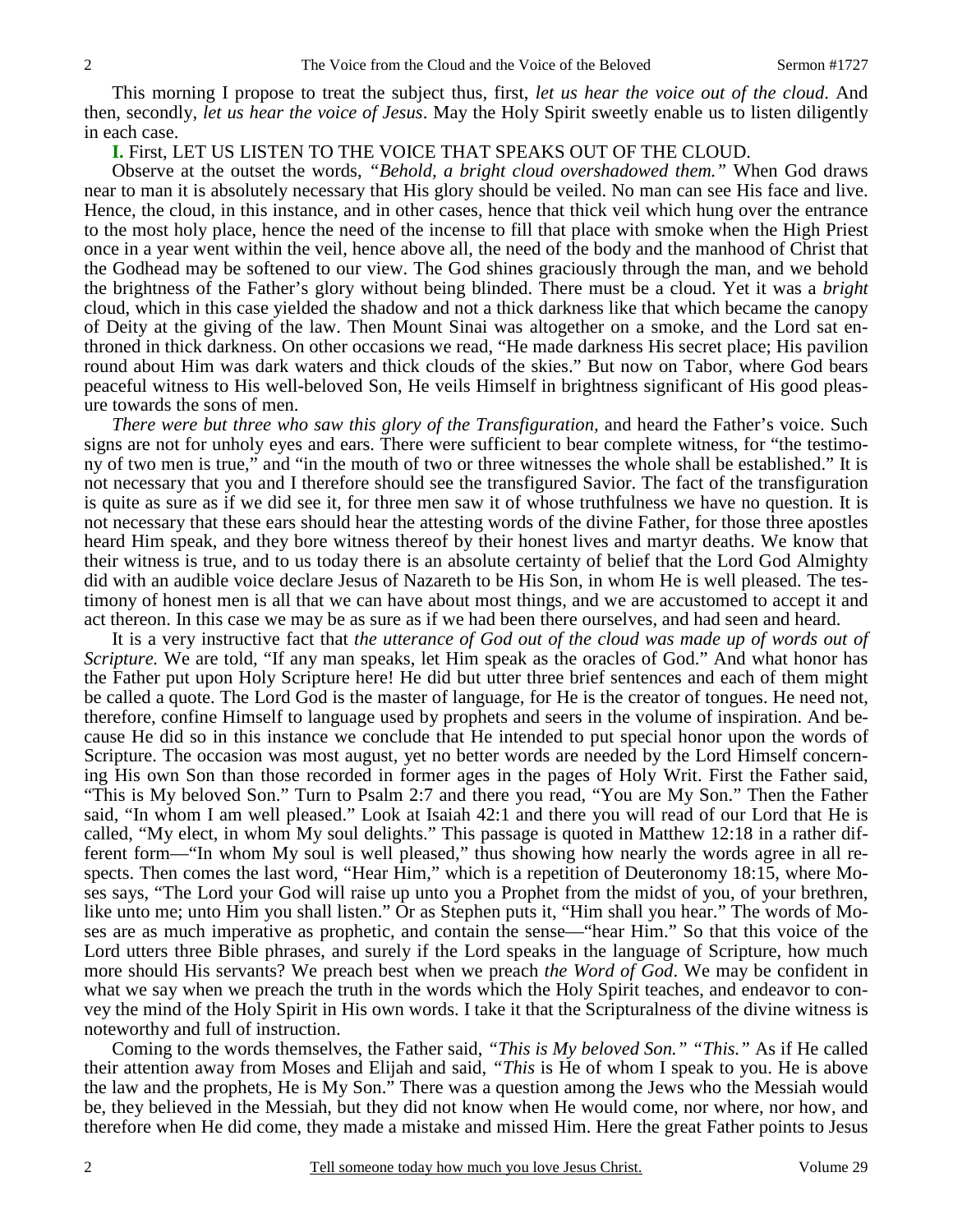of Nazareth, who is the son of Mary as to His flesh, and He says, *"This* is My beloved Son." It is a word of demonstration and distinction, by which He marks Jesus out from all others as His own nearest and dearest one. By this He also points Him out as being present then and there, not as yet to come, but as actually with them, their Master and friend. *"This* is My beloved Son." It is not a finger pointing into history, but a hand laid upon the true Messiah, who in very flesh and blood, stood before them, of whom they afterwards said, "We were eyewitnesses of His majesty. For He received from God the Father honor and glory, when there came such a voice to Him from the excellent glory, 'This is My beloved Son, in whom I am well pleased.' And this voice which came from heaven we heard, when we were with Him in the holy mount." In this very place, upon this Tabor, Jesus stood among them, and the Father pointed Him out, saying, *"This* is My beloved Son." They could make no mistake whatever about the person, the word of the Lord so distinctly pointed Him out.

 While it thus pointed Him out personally as being present, it separated Him from all others, and set Him apart by Himself as the sole and only one. *"This* is My beloved Son," and no one else may claim that title. Truly, other sons are the Lord's by adoption and regeneration, but none are such in the sense in which the Lord said, *"This* is My beloved Son." Beyond all others and in a special sense He is, "the only-begotten Son." "Unto which of the angels said He at any time, You are My son, this day have I begotten you?" We do not understand, we cannot understand, the doctrine of the eternal filial of the Son of God. I suppose it to be well-nigh profane to endeavor to look into that sublime mystery, a holy delicacy forbids, and besides, the glory is too bright. We lack the eyes which could perceive anything in such a blaze of light. This, however, we may observe, namely, that Jesus is not the Son of God so that the idea exactly tallies with sonship among men, for He is co-equal and co-eternal with the Father, and He is Himself called, "The Mighty God, The Everlasting Father." He is not of fewer years than the Father, for "in the beginning was the Word." Concerning this matter we may sing—

## *"Your generation who can tell, Or count the number of Your years?"*

Yet doubtless sonship is the nearest approach to the great mystery which could be found among human similitude, and the word, "Son," is the nearest description that could be given in human language. Hence the Father, looking at Jesus and at none other besides Him, says of Him, and of Him only, "This is My beloved Son." He says, "I proceeded forth and came from God." He is, "the only-begotten Son," which is in the bosom of the Father. Oh, dear friends, how we ought to fix our gaze upon Jesus! His is a most singular personality, the wonder of wonders, for He is Son of God as truly as He is Son of man. Verily, He is man and we err not when we think so of Him, for He both suffered and died. Yet verily He is God, for He lives forever and ever and upholds all things by the word of His power.

 "This is *My Son."* Moses and Elijah were His servants—only Jesus was His *Son*. By His being thus called *Son* we are taught that Jesus is of the same nature as God—is indeed God. A man is the father of a man; a man is not the father of that which he makes with his own hands, such as a statue or a painting. But a man is the father of another who is of the same nature as himself, and the Lord Jesus Christ is of the same nature as God in all respects—a true Son. The Lord Jesus Christ is equal in nature to the Father, and therefore He counts it not robbery to be equal with God, and He receives the same honor and worship as the Father, as says the Scripture, "that all men should honor the Son even as they honor the Father. He that honors not the Son honors not the Father which has sent Him."

 A son bears the likeness of his father, and assuredly the Lord Jesus is described as "the brightness of His Father's glory and the express image of His person," so that He said Himself, "He that has seen Me has seen the Father." "He is the image of the invisible God." In Him is the Godhead better seen than in all the works of creation.

 Not only is there a likeness between them, but there is a perpetual union, "I and My Father are one." "I am in the Father," said Christ, "and the Father is in Me." This leads to continual communion with each other, and a participation in plans and designs. "The Son can do nothing of Himself, but what He sees the Father do: for what things soever He does, these also does the Son, likewise. For the Father loves the Son and shows Him all things that He does." The Lord Jesus was forever in the bosom of the Father, and He says, "All things are delivered unto Me of My Father: and no man knows the Son, but the Father; neither knows any man the Father, save the Son, and He to whomever the Son will reveal Him." It was with the Son of God that the Father took counsel when He said, "Let us make man in our own image, after our likeness." Our Lord knows and reveals the inmost heart of the Father. Yes, the being and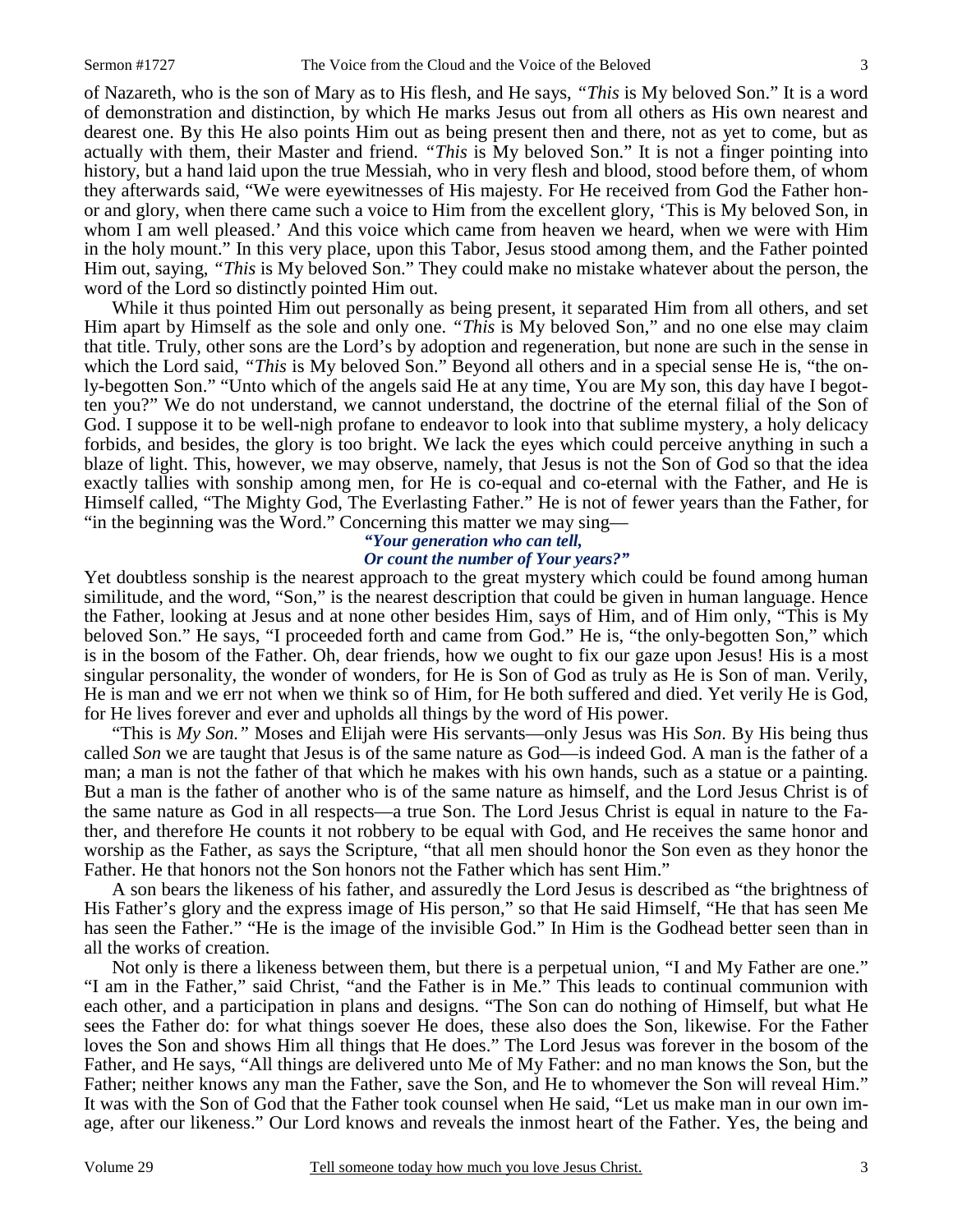essence of God, unknown to all besides, are with Him, for He Himself is "God over all, blessed forever, Amen." Let us never, brethren, think of the Lord Jesus without the lowliest reverence of Him as very God of very God, co-equal, co-eternal with the Father. While we call Him Master and Lord, let us take care that we render unto Him the glory which is due unto His name. There must be no trifling with Him, or with the things which He speaks, for He is Lord of all, and to Him every knee shall bow, and every tongue shall confess that He is Lord to the glory of God the Father.

 For a minute let me dwell upon this declaration. "This is My Son." Does it not teach us the great love of God to us guilty creatures? "He spared not His own Son." You perceive the love of Abraham to God when he is ready to offer up Isaac at the Lord's bidding. Remember the words, "Take now your son, your only son, Isaac, whom you love, and offer Him for a burnt offering." This is just what the great Father did for us. And yet we were His enemies, living in alienation and in open rebellion against Him. Hear O heavens, and wonder, O earth! He spared not His own Son, but freely delivered Him up for us all! "Herein is love, not that we loved God, but that God loved us, and sent His Son to be the Propitiation for our sins." What gratitude this should create! What devotion it should bring! "This is My Son." When you see Jesus on Tabor or on Calvary, you see God giving Himself to us, that we might not perish, but have everlasting life.

 Does the Father say, "This is My Son"? What a Savior this must be! How confidently may you and I trust Him! If the Lord Jesus Christ is no common person, but nothing less than God Himself, who shall doubt His power to save! If He is God's only-begotten Son, how safely we may trust our souls' affairs in His almighty hands! He is, indeed, "a Savior, and a great one!" "It pleased the Father that in Him should all fullness dwell." What an Intercessor we have! So dear to Him with whom He pleads, for He is His beloved Son! What a sacrifice we have that may cover all our sin, for "He gave Himself for us, an offering and a sacrifice to God, for a sweet smelling savor." However black our sin, and however deep our despair, we may readily rise out of it and say, "Verily, there is salvation here!" If the Son of God has made His own person the price of our redemption, then we are indeed redeemed, and none can hold us in bondage.

 One thing more is worthy to be noted here. If the Father says, "This is My Son," observe the graciousness of our adoption! With such a Son, the Lord had no need of children. He did not make us His children because He needed sons and daughters but because we needed a Father. The infinite heart of the Father was well filled by the love of the Only-begotten. There was enough in Jesus to satisfy the love of the divine Father, and yet He would not rest till He had made Him "the firstborn among many brethren." Herein we ought to exceedingly admire the grace of God. "Behold what manner of love the Father has bestowed upon us that we should be called the sons of God." When a man is childless, and desires an heir, it may be that he adopts a child to fill the vacancy which exists in His house. But the heavenly Father had no such need, for He says, "This is My beloved Son." Our adoption is, therefore, not for His gain, but for ours. It is a matter of divine charity, arising out of the spontaneous love of God. Thanks be unto the Father evermore!

 Do you remind me that I have left out one word? The Father said, "This is My *beloved* Son." I have by no means forgotten it, for though I cannot speak as I would upon that word, yet it is exceedingly sweet in my ears. "This is My *beloved* Son." We none of us know how much beloved our Lord is of the Father. We love our children, we love them as our own souls, and we could not measure our affection for them. But still we are finite and so are our children, and the finite to the finite yields but a finite love. But here is an Infinite Father with an Infinite Son, and He loves Him infinitely. Why should He not? He is most near to Him, His own Son. Why should He not? He is in all things like onto Him in nature, dignity, character, and glory. Why should He not? For He in all things does His will. Jesus said, "And He that sent Me is with Me: the Father has not left Me alone; for I do always those things that please Him." If we had such a son as God has in Jesus, then we should love him indeed, for there has been nothing in the Son throughout eternity which is in the least opposed to the Father's mind. These are wonderful words of the man Christ Jesus—"Therefore does My Father love Me, because I lay down My life, that I might take it again." When Solomon speaks of wisdom, which is but another name for our Lord Jesus, he represents Him as saying, "The Lord possessed Me in the beginning of His way, before His works of old. I was set up from everlasting, from the beginning, or ever the earth was. When He gave to the sea His decree, that the waters should not pass His commandment: when He appointed the foundations of the earth: then I was by Him, as one brought up with Him: and I was daily His delight, rejoicing always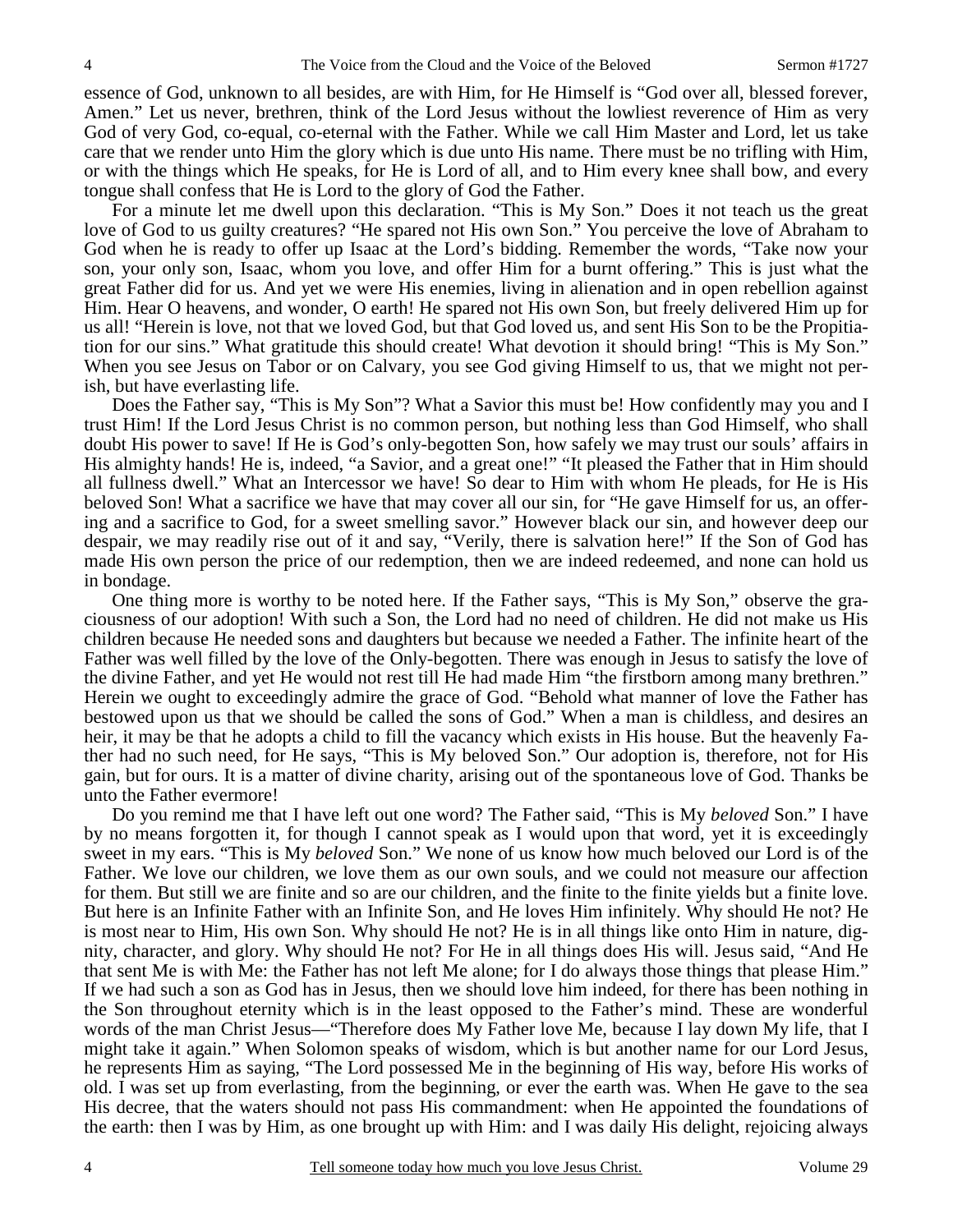before Him." He has been in the bosom of the Father from of old and when He left the bosom of the Father it was to do His Father's will, and to be obedient to Him even unto death. His will and His Father's will are perfectly joined together in one spirit, and therefore we cannot fathom the depths of love which are indicated in these words which came from the Father who Himself is love. He, looking at His own Son, says plainly, "This is My beloved Son." Oh that we might have grace to trust without wavering in this glorious Son of God!

 Permit me now to introduce to you the second of the sentences, *"In whom I am well pleased."* I have heard it quoted, "With whom I am well pleased." The alteration cannot be tolerated; it robs the language of half its sense. True, God is pleased with Christ, but that is not all that He says here. He is pleased *in* Him, which means not only that God is eternally, infinitely pleased with Jesus Christ Himself, but that God Himself is reconciled and pleased as we view Him in His Son. I thought this over last night till my heart seemed ready to dance for joy, for I thought—"Then, however much I have displeased the Father, my Lord Jesus, who stands for me, has pleased Him more than I have displeased Him. Mine is finite sin, but His is infinite righteousness. If my sins have vexed the Lord God, yet Christ's righteousness has pleased Him more. I cannot be more than finitely displeasing to God, but Jesus is infinitely pleasing to Him. And if He stands in my place and stead, then the pleasure which the Father derives from His Son is greater than the displeasure which He has ever felt towards me." My brethren, how displeased the great God has been with men. He said that it repented Him that He had made men upon the earth. That was a striking expression which is used in Genesis 6:6, "It grieved Him at His heart." He seemed to grow so weary of man's wanton wickedness that He was sorry that He ever made beings capable of so much evil. Yet He is so well content with His beloved Son, who has assumed our nature, that we read of Him, "The Lord is well pleased for His righteousness' sake: He will magnify the law and make it honorable" (Isa. 42:21). The Lord looks down upon those who are in Christ with an intense affection, and loves them even as He loves the Son, for that is the meaning of this word, "In whom I am well pleased." All who are in Christ Jesus are pleasing to God. Yes, God in Christ looks with divine satisfaction upon all those who trust His Son. He is not only pleased, but *well* pleased. If you are pleased with Jesus, God is pleased with you. If you are in the Son, then you are in the Father's good pleasure. Out of Christ there is nothing but divine displeasure for you. Concerning you who are out of Christ, it is written, "The Lord will take vengeance on His adversaries." Who can stand before His indignation? Who can abide the fierceness of His anger? God cannot look on sin without hatred. He says of sinners, "My soul loathed them, and their souls also abhorred Me." There is no peace between a Christless soul and God, neither can there be. But when a poor sinner by faith enters into Christ, then such is the Father's delight in Christ's person that He delights in all that are in Him. Jesus said, "The Father Himself loves you." God is pleased with every hair of Christ's head. The meanest member of Christ's body is delightful to the Father. If I am pleased with a man, I am not angry with his foot or with any part of him. So, then, if I am a member of Christ, if I am joined to Him by a living, loving, lasting union, then I am well pleasing to God, because Jesus is well pleasing to Him. Indeed, the Scripture speaks of all saints as one with Christ*.* They are so perfectly joined to Him that they are one body with Him, and God has no hatred to some part of the body and love to another part of it. Is Christ divided? It cannot be. The Father is well pleased with the entire mystical body for the sake of Jesus Christ its head. I wish I could speak at length upon this, but I might weary you upon this close and sultry day, when your spirit truly is willing but your flesh is weak. Oh, the charm of this voice of God! Each word has a divine emphasis upon it. It is not the voice of man, but of the Eternal Himself. "This is My beloved Son, in whom I am well pleased."

 Consider, next, the third word, which is, *"Hear Him."* Listen to what He says; remember it carefully; endeavor to understand it; heartily accept and believe it; confidently trust in it and cheerfully obey it. All these precepts are wrapped up in the expression "Hear Him," as we could prove if there was time available. "Hear Him," it is as if the Father said, "You need not hear Moses any longer; hear *Him*. You need not listen to Elijah anymore; hear My Son." There are thousands of priests in the world who say, "Hear us," but the Father says, "Hear *Him."* Many voices clamor for our attention, new philosophies, modern theologies, and old heresies revived, all call to us and entreat us to listen, but the Father says, "Hear *Him."* As if He said, "Hear Him and no one besides." Does any man claim to be a successor of Christ? The Father speaks of no succession, but bids us, "Hear *Him."* If Jesus were dead and His prophetic office extinct, we might hear others, but since He lives, we hear the celestial voice rolling along the ages and distinctly crying, "Hear *Him."* Beloved brethren, do not hear *me* as though I spoke of my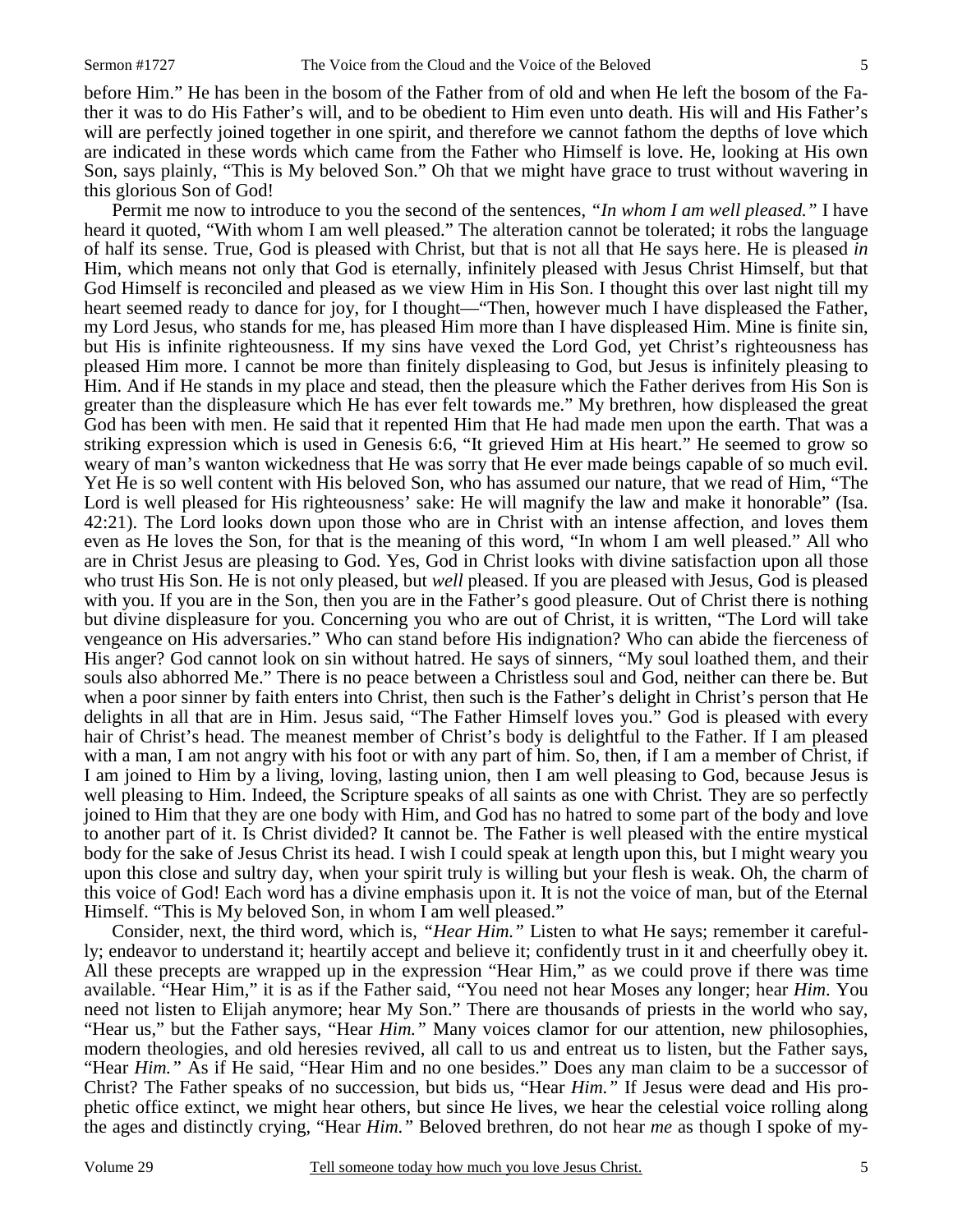self, for I have no more claim upon your attention than any other man. I speak faultily, for I know but in part and prophesy in part. So far as I speak my own mind, I speak in vanity. But if I speak the words of Christ, and the truth which the Spirit of God has revealed, then it is no longer I that speak, but Christ Himself that speaks, and then you are bound by the word from the Father, which says, "Hear *Him."* Oh, to be content with hearing Christ, and letting other voices go away into eternal silence. Is He God's Son? Then "hear Him." Is He God's beloved Son? Then "hear Him." Is the Father well pleased with Him? Then "hear Him." Is the Father well pleased in Him and with you in Him? Then "hear Him." What less can you do? Ought you not to do this always, and with all your might? Peter, you need not build the tabernacles, the Father bids you hear Jesus, your Lord. It is better to hear Christ, that is, to believe His teaching and obey it, than it would be to build cathedrals for Him, much more such frail tents as Peter intended. Peter, you need not cumber yourself with much serving, and play the Martha, you will do better if you sit at His feet with Mary and *hear* Him. The highest honor we can render to Christ as a prophet is to hear Him, trusting Him in His promises and obeying Him in His precepts. Jesus came on purpose to teach, and we are in our best position for adoration when we lend Him our ears and hearts, and are determined to believe what He says, and to do what He commands.

 "This is My beloved Son; hear Him." It does seem to me as if the great Father said, *"I* have spoken to you once, with My own voice, and I see you fall upon your faces with fear. Evidently you cannot bear My immediate presence. I see your faces white with fright; you lie prone upon the ground, stiff with dismay: I will speak no more directly from Myself; I have made My beloved Son your Mediator; hear *Him.*" The Psalmist David said, "The voice of the Lord is powerful; the voice of the Lord is full of majesty. The voice of the Lord shakes the wilderness; the Lord shakes the wilderness of Kadesh." Is it not gracious on His part that He should no more speak with us Himself, but reveal Himself by His Son, whose name is, *"The Word of God"?* Remember what Israel said at Sinai to Moses, the typical mediator, "Speak with us and we will hear; but let not God speak with us, lest we die." To this the Lord replied to Moses, "They have well said all that they have spoken." The Lord recognized at once the need of a mediator, and He finds us one in the person of the Well-beloved as He says, "Hear *Him."* It is like Pharaoh saying to those who came for corn, "Go to Joseph." This day God says to men, "Come not to Me at first, go to My Son. No man comes to the Father but by Jesus Christ His Son. I will not speak with you, for you are but dust and ashes, and you would be overwhelmed by the thunder of My voice. Hear HIM." Blessed ordinance of that gracious One who knows our frame and remembers that we are dust! He has spoken to us by His Son. Let us incline our ear and come to Him. Let us hear that our soul may live.

 This links the first part of my discourse to the second, upon which I will speak as briefly as I can, though the subject might well demand a full sermon.

**II.** Secondly, LET US HEAR THE VOICE OF JESUS. The Father Himself has sent us to Jesus, and unto Jesus let us go.

 "When the disciples heard it, they fell on their face, and were sore afraid. And Jesus came and touched them, and said, Arise, and be not afraid." Dear friends, I think you will be cured of desiring miracles, and of wishing to hear voices from God, if you well consider the effect of the divine voice upon these favored apostles. You could not bear the divine voice any better than they could, if indeed, as well. I hope that you will now be content with what the Father recommends to you, namely, that you hear His beloved Son Jesus Christ our Lord. The apostles, one would have thought, needed not to have been afraid, for they were holy men, engaged in the best possible business, and in the company of their Lord who was their protector and friend. And yet such is the amazing power of the glory of God upon the human mind that they fell on their faces. So was it with Job, and Daniel, and Isaiah, and Habakkuk, and all such holy men. The presence of the Lord filled them with fear, and trembling and selfabhorrence.

 See how Jesus acts to His three disciples. We might have thought that they would have hastened to their Lord. Why didn't they? Why didn't they cry out to Him, "Master, we perish"? Why didn't Peter say, as he did on another occasion, "If it is You, bid me come unto You"? No, they are overpowered, bewildered, confused, the glory of the Lord has laid them on their faces as dead, and they are terribly frightened. Then the incarnate God, their Lord and yet their brother, interposes His sacred ministry. First, *He comes to them*. Wycliffe's version puts it, "He came near." He approached them, for any distance is painful when a heart is afraid. Jesus came near to the frightened three. This is the beauty of our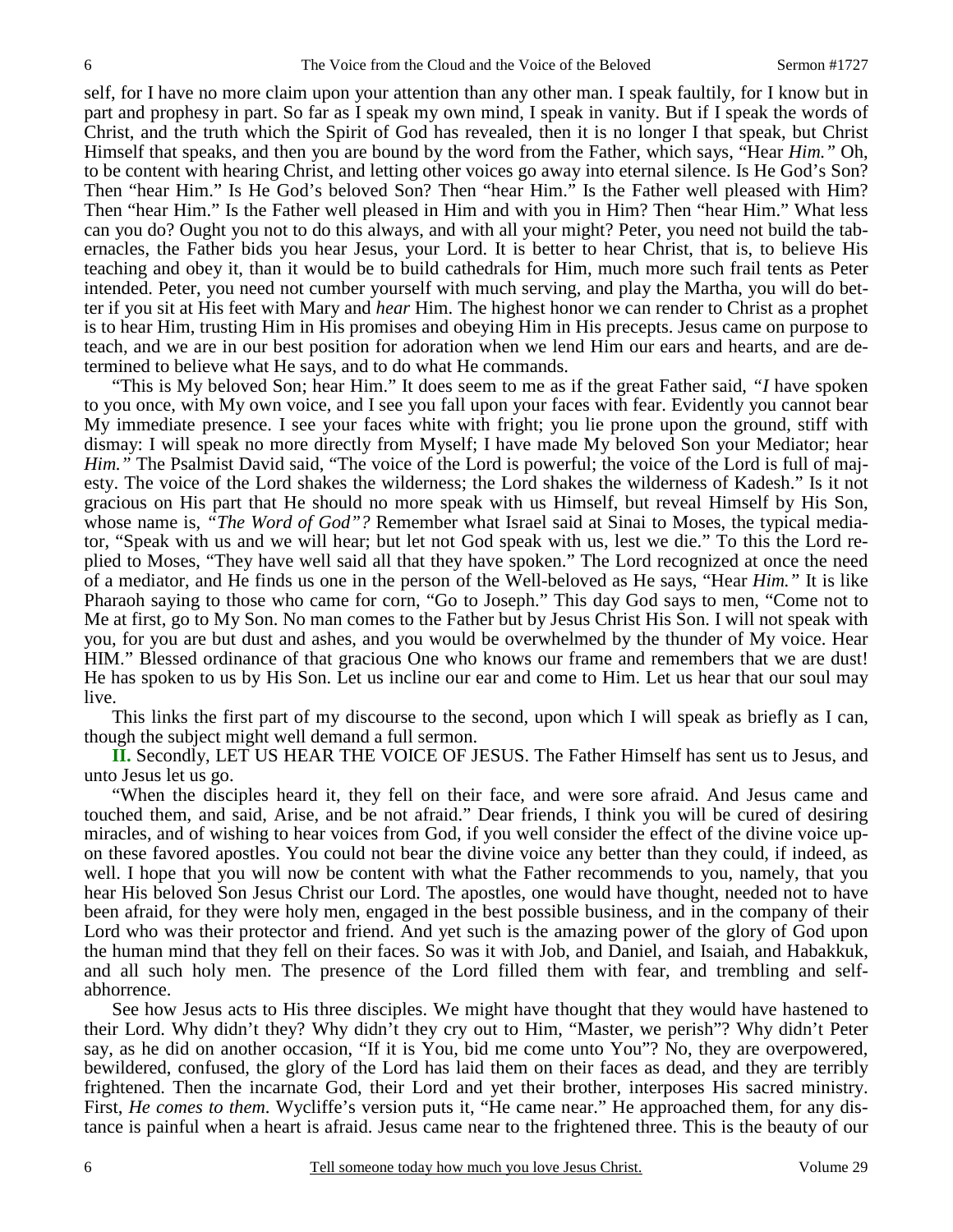Lord Jesus Christ, that He comes so near to us, poor troubled ones, when we are overwhelmed with the glory of God and our own sense of sin. "The man is near of kin unto us: one of our next kinsmen." God, the glorious, must always seem to be far off as to our weakness, however near He comes to us in condescending grace. He is in heaven and we upon earth. He is the Creator and we are the creatures of an hour. The Lord Jesus comes so very near to us because He bears our nature, and is bone of our bone and flesh of our flesh. We may be familiar with Him, and yet incur no censure. Little children climbed on His knee, and He said, "Suffer the little children to come unto Me." We feel that we may come where children are welcomed. Yes, we rejoice that when we cannot come to Him, our Lord Jesus comes to us, and when our weakness makes us fall upon the ground, He stoops over us to help us up. His sympathy makes Him quick to draw near, and calm our troubled breasts. When a child falls, how fast the mother runs to set it on its feet again. Yet she is no more in haste than Jesus, who leaves not His own to remain long in their distress. He draws very near to His poor, fainting, swooning disciples. He will not leave them comfortless. He will come unto them. He is the same Christ at this hour as in the days of His flesh. He is still in the habit of visiting His people and manifesting Himself to them as He does not to the world. Brothers and sisters, do not ask for evidence any more. Do not begin searching books to find out arguments and reasons. Ask Jesus to come to you. His presence will stand in the place of all reasoning, and be better by far. Communion with Christ supplies the soul with irresistible arguments as to His being, His love, His power, His Godhead. Actual nearness to Him clothes the mind with a coat of mail which wards off every arrow of unbelief. Let Christ come to us, and questions and doubts are heard no more. Quibblings are nailed to His cross, insinuations fall dead at His feet. This assurance works in an infinitely better manner than if out of yon black cloud, God Himself were to speak to us in thundertones.

 When Jesus came, the next thing He did was, *He touched them*. This is to me most precious. As they lie there all fainting, He touches Peter, and touches James, and touches John, just as in later days we read, "He laid His right hand upon me, saying unto me, Fear not." That was His way of healing those diseased with leprosy. He touched the blind man and gave him sight, and the dead maiden was thus revived. Oh, the power of His touch! One touch of Jesus saves us. What will not His touch of us do? We are so much made up of feeling, after all, that we want to know that the Lord really feels for us, and will enter so tenderly into our case as to touch us. That touch reassures our fainting hearts, and we know our Lord to be Emanuel, God with us. Sympathy! This is the meaning of that human touch of a hand which is nevertheless divine. Oh, how sweetly Christ has touched us by being a partaker in all that is human! He touched us everywhere, in poverty, for He had not where to lay His head, in thirst, for He sat by the well and said, "Give Me to drink." In anguish, for He was betrayed by His friend. He has touched us in depression of spirit, for He cried, "My soul is exceedingly sorrowful even unto death." He is touched with a feeling of our infirmities, "for He was tempted in all points like as we are." An absolute God does not seem to touch us with a feeling as of a man. He pities us as a father pities His children, yet in this He is above us and our fears prevent our reaching up to Him. For tenderest sympathy in adversity a brother must be born, and Jesus is that brother. We are frail and sinful, and Jesus touches us in both respects, for He has taken our flesh and carried away our sins. He was "numbered with the transgressors," thus He touched transgressors, and He became frail even as we are, until at last, He said, "I am a worm, and no man," thus He touched our infirmities. Dear friends, nothing so cheers the heart as the divine touch of Christ, for if you have felt it you will bear witness that contact with His wondrous person is like life from the dead. Virtue comes out of Christ to us when His garment's hem and our finger meet. The contact of grace on His part and faith on our part brings into us strength, light, joy, and everything else that is laid up in Jesus to meet our wants. The hand of Jesus is laid upon us, and in the strength which it gives a man might dash through hell and climb to heaven. Ezra said, "I was strengthened as the hand of the Lord my God was upon me." Touched with the almighty Sufferer's sacred sympathy, we glory in tribulation and triumph in death. Is not this more effective evidence of the truth of the gospel and of the commission of Christ than if the Lord God should again speak out of a cloud? To feel the wondrous power of Christ strengthening our hearts, surely this is the most certain witness.

 Next time you read of the Red Sea, and of God's dividing it for His people, and drowning Pharaoh in the deep waters, do not say to yourself, "I wish I had been there!" but pray God to make a way for you through your troubles, to dry up the Red Sea of your sins, and lead you into Canaan. Pardoned sin will make you rejoice in Him. It must have been a fine demonstration of God's glorious majesty when He